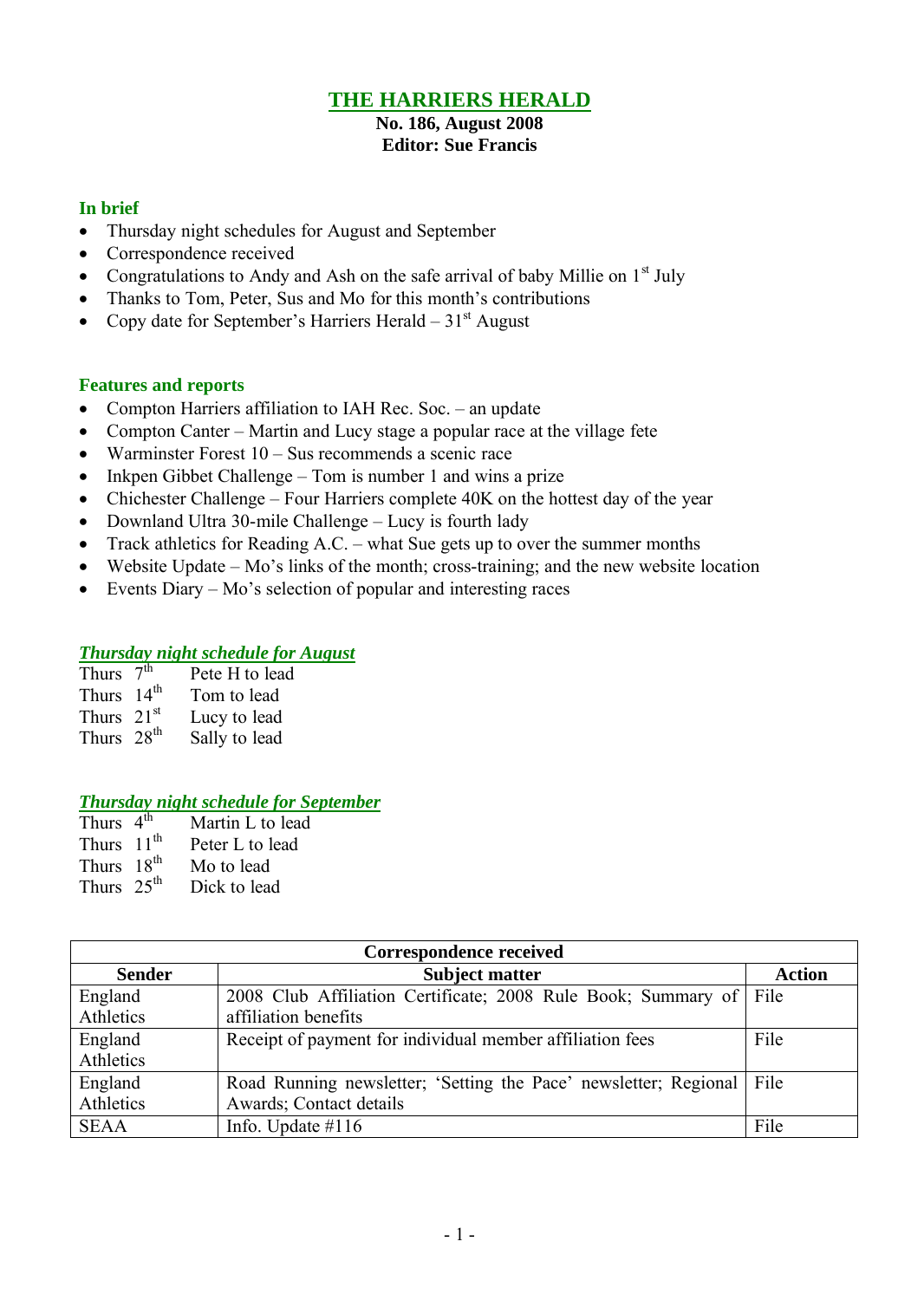## *Compton Harriers affiliation to IAH Rec. Soc. – an update* **Sue**

- 1. The Rec. Soc. constitution states that members of the four affiliated clubs (including Compton Harriers) must be members of Rec. Soc. for insurance reasons. I asked the Rec. Soc. Chairman for details of these 'insurance reasons'. He phoned the insurers, who have said that Compton Harriers (CH) are insured for our events at the club (i.e. the Boundary Run and the Relay) and also for our training (even on the roads) as this is part of our club activities. We are not covered for sponsored runs with other clubs at other venues. I have asked for a copy of the insurance policy so we can be totally clear about the details. However, it appears that, via our Club's affiliation to Rec. Soc., we have more cover than we were led to believe.
- 2. Other benefits of retaining our CH affiliation to Rec. Soc. include: (a) Using the facilities as our base; (b) Rec. Soc. support and assistance with the Boundary Race and Relay – including manning the BBQ for which CH get the profits, and providing bar tokens; (c) Access to Rec. Soc. loans if required. We do not wish to lose these benefits for the majority of Harriers who use the facilities.
- *3.* However, we also do not wish to exclude from our Club membership those who want to join CH but are highly unlikely to visit and use the Rec. Soc. facilities due to distance or other reasons (it would seem unfair to expect them to pay the É24 annual fee). This issue is currently under discussion and all interested parties will be informed of decisions as and when they are made.

## *Third Compton Canter, 5 th July*

Congratulations to Martin and Lucy for putting on such a successful race in conjunction with Compton Village fete. Many Harriers, family and friends assisted on the day. The multi-terrain race, just over 9K, was won for the second successive year by Tim Hughes (33:34). Compton's Matt Forster was  $6<sup>th</sup>$  in 38:27, while first lady was ex-IAH student Fiona Powell (39:12). A grand total of 75 runners finished. As well as many runners from local clubs, some competitors came from Brighton, London and Dorset, so the event is now firmly on the map. Comments from the competitors showed they clearly enjoyed the event and will spread the word for next year.

## *Warminster Forest 10, 22nd June* **Sus**

It seems ages ago that I had done one continuously longer run without any stops, so this race looked like a good choice. Normally I treat a race as a race, but this time I was just keen to get back into "proper running" and not all this stop and search thing I did in Denmark.

It is a relatively small race with 200 runners, well marshalled and well organized. The first part was along country roads and then through a big forest (hence the name) where we were running around a huge lake so beautiful that it actually was very tempting to stop to look at the boats. The last part was less interesting through the outskirts of the town, but at least it was down hill. The reward was the usual medal and cheap cakes and coffee, I would definitely do it again next year to beat my time of 1:14 41.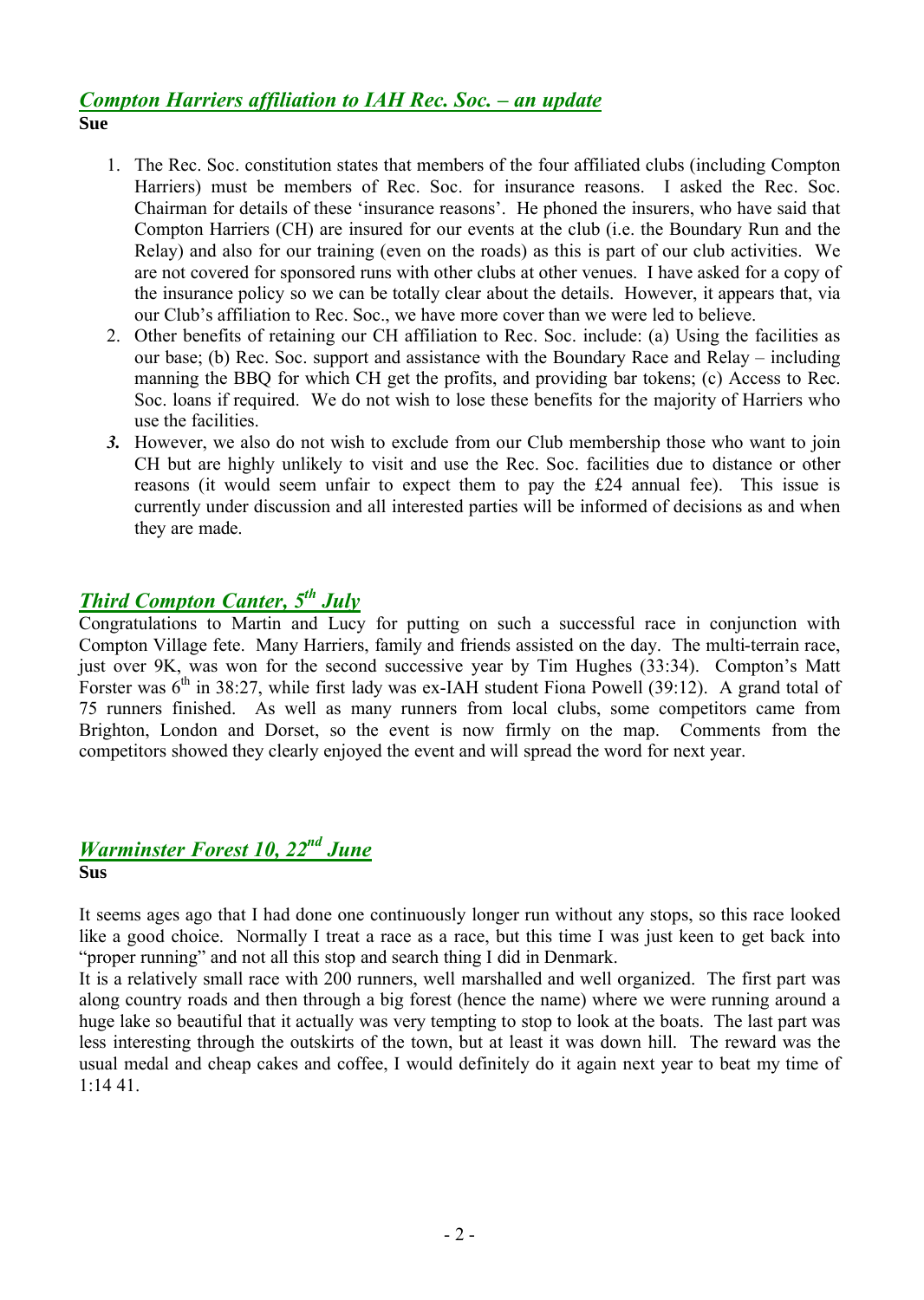# *Tom is number 1 and wins a prize in the Inkpen Gibbet Challenge, 13th July* **Tom**

You know how it is when someone goes to the trouble to put on a local event like this, your initial reaction is 'great, must get an entry form' and it requires a great deal of self discipline to avoid being carried along on a wave of enthusiasm. Under normal circumstances this is my forte and it should have been simple to find some excuse, a holiday, missing toe, I've got a whole list but after a couple of pints in the Crown and Garter bravado got the better of me and I foolishly pre-entered. A few days before the race and it looked as if there would be just three of us taking part; myself, Dave Wright and someone from Hungerford. This, combined with a marked lack of fitness and a dire weather forecast, did not bode well. Still the training had gone well and on both occasions I had made it up that hill without resorting to walking.

The day of the race came and I spent a very windy morning helping to set up then retrieve and reset up a large tent on the playing fields. With the race due to start at 2:00pm to coincide with the opening of the fete, I was in a dilemma as to whether I should have lunch or eat after. In the end in the true Harrier spirit I decided to eat first and use the race to work up an appetite for dinner later.

1.45pm found me at registration collecting my race number – yes you've guessed it No. 1, an embarrassingly inappropriate number but nice to feel someone had confidence in me! By now several others had turned up and, despite initial doubts, it looked like this inaugural run would have a reasonable turnout. By now the wind had dropped and the rain held off and, with only a slight delay for a couple of late comers to register, we prepared for the off. A short speech offering an insight into the local benefits of the Rapid Response car was followed by a blast on the siren and we were on our way.

On leaving the Playing Field we made our way along the road to Kirby farm where we picked up the horse course and followed it round the edge of the field where we had an uninterrupted view of the route up the Skew path to the Gibbet at over 950 feet. With the prospect of the climb ahead my plan was to start slow, very slow, and needless to say I found myself near the back. An offer of water as we crossed the road was refused and the climb began. Ahead, the newly mown path snaked unerringly upwards far into the distance. It wasn't long before I noticed the runner ahead had resorted to walking but I wasn't getting any closer and for the first time in ages I did the same. A quick check of the trusty Garmin showed that despite my resolve I had got carried along and set off much quicker than planned. As we neared the top the route levelled off and I felt able to start running again as we followed the contour away from our destination before a short climb and a turn back towards the Gibbet. For those with sufficient energy to raise their heads the views were dramatic despite the weather. Me, I contented myself with admiring the wild flowers! Here I did accept some much needed water before starting off on the next leg along the ridge towards Walbury Hill.

By now the runner ahead was walking again and this time I did manage to catch him and pass him. Now there is nothing more demoralising than passing a refreshed walking runner than have him immediately start running and overtake you and, when I heard his pace pick up again, my heart sank. I gradually pulled away, however, and by the time we reached Walbury and turned down the hill I had opened up a significant gap. Ahead I could see no one, giving the prospect of a pleasant gentle run to the finish. This comforting thought was soon shattered when, on crossing the road into the field, I noted a red running vest ahead. With a mile to go he was just close enough that with a bit of effort I might be able to catch him. If I did would he then have enough left to make a race of it to the finish? Bugger it.

We passed the pheasant pens and ran through the gate into the parkland behind Kirby house where I eventually caught him and managed to pull away up the final short hill to the farm. At last I was on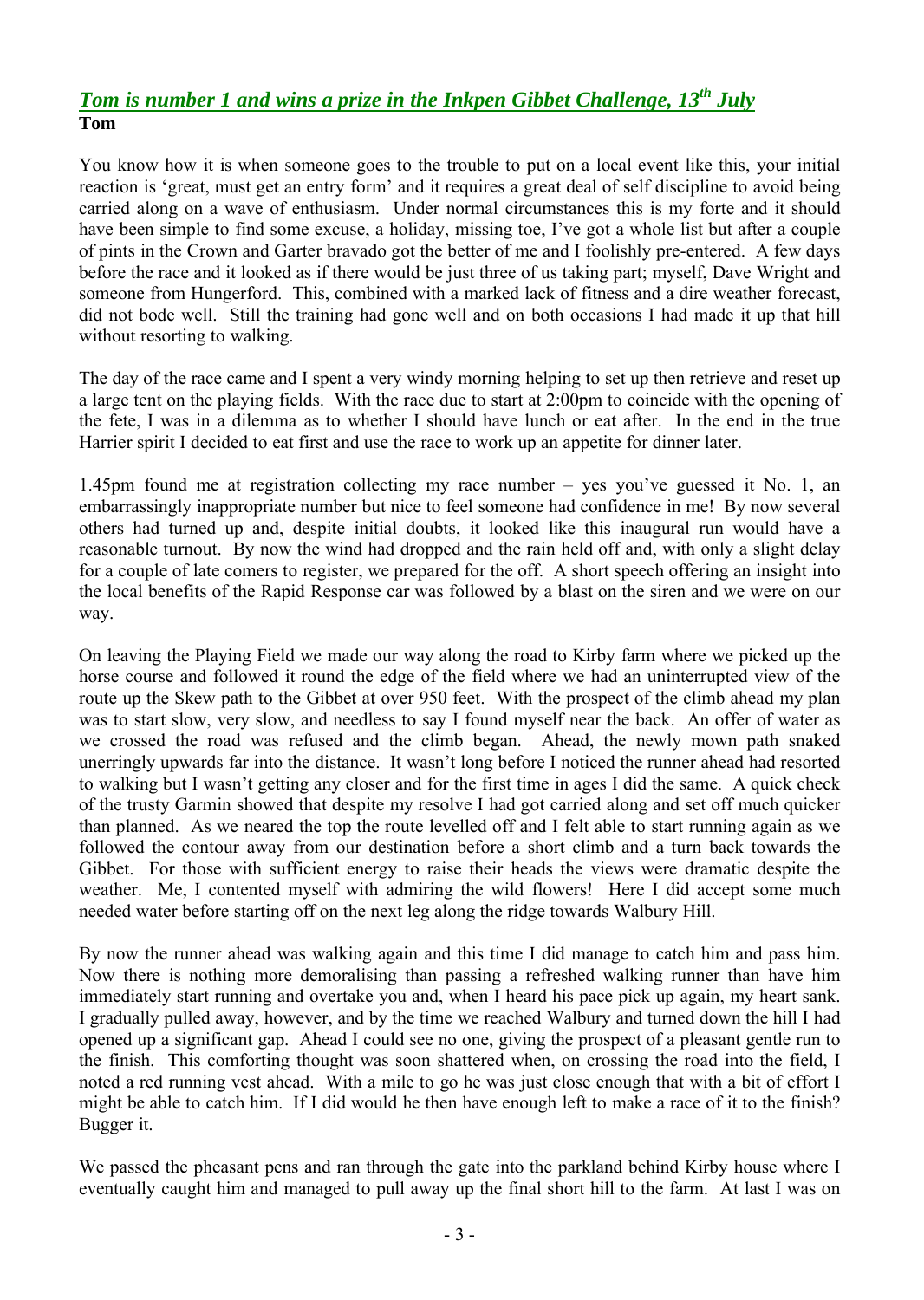the final stretch along the road back to the Playing Fields and the finish where I was hoping to see Maggy waiting with a pint of Dr Hexter's refreshing ale.

I barely noticed the lady placing the medal round my neck as Maggy approached bearing gifts – not the longed for pint but a bag of books and toys for the grandchildren, what a disappointment. Still she hadn't yet spent all her money and we hurried off to the beer tent. I had hardly started my rehydration when I realised that the presentation of awards was underway and, rather surprisingly, my name had been called out. I had won a much-appreciated bottle of Taylor's Vintage Port.

The overall winner of the race, which according to my reckoning was 5.13 miles, was Robert Ford in 32:58 and the first lady was Choc  $(!)$  Harris in 37:44. Dave Wright came  $3<sup>rd</sup>$  in 35:14 and Bob Taylor  $5<sup>th</sup>$  in 38:00. I eventually crossed the line in 24<sup>th</sup> position in a time of 52:16 (don't know where they got the extra 16 secs from 'cos I made it 52 dead). In total 31 runners and two dogs took part. Although the canine runners came in ahead of me, on the basis that their times should be multiplied by 7 morally I beat them!

Considering that this was a first for the organiser Martin Chester, he should be congratulated for putting on an excellent race which proved to be well prepared, marshalled and marked and over a superb if challenging course. Next year hopefully word will have spread and more runners will be inclined to take up the challenge. The race and the benefiting charities deserve it.

Oh! If you are wondering just what category my prize was awarded under the clue is in the prize itself! I may no longer be able to deny the legacy of time but at least I can enjoy some of its fruits.

## *Chichester Challenge 40k – 27th July* **Peter L**

Luckily the race started at 08:30, as the day was hot, hot, hot. Four of us (Meena, Peter, Ryan and Sus) enjoyed some stunning views from the off-road adventure through Goodwood and the South Downs. Frequent water stops prevented dehydration. There was also a 15k race and a 25k race (and same for cyclists and walkers).

Recording finish times was not on the organiser's to do list, so details are patchy, but we did discover there were 102 starters for the 40k run.

Ryan and I finished  $7<sup>th</sup>$  and  $8<sup>th</sup>$  in 3:15 Sus was  $2<sup>nd</sup>$  lady in 3:25 Meena was not far behind, just over the 3:30 mark (but needs a new Garmin).

We all enjoyed a post-race massage and several ice creams. A thoroughly satisfying day out, at 22.5 miles for the imperial-minded.

## *Downland Ultra 30 mile challenge, 27th July*

Lucy competed in this event, organised by Haywards Heath Harriers. She reports: 'It was very hot on the South Downs Way, but there was a nice breeze when we got up high. Still, quite a few people dropped out because of the heat and because there were only four water stations. I finished as  $4<sup>th</sup>$  lady in 4:46:02, 42 minutes quicker than two years ago. At one point (23 miles) I was  $2<sup>nd</sup>$  lady, but my lack of training long miles, and the heat, forced me down to >10 min miles for the last 7. Still, it was a very good run in the circumstances. First man was Stuart Mills (3:47:46) and first lady Anne Sinnett (4:22:09). There were 108 finishers, last was 7:08:56'.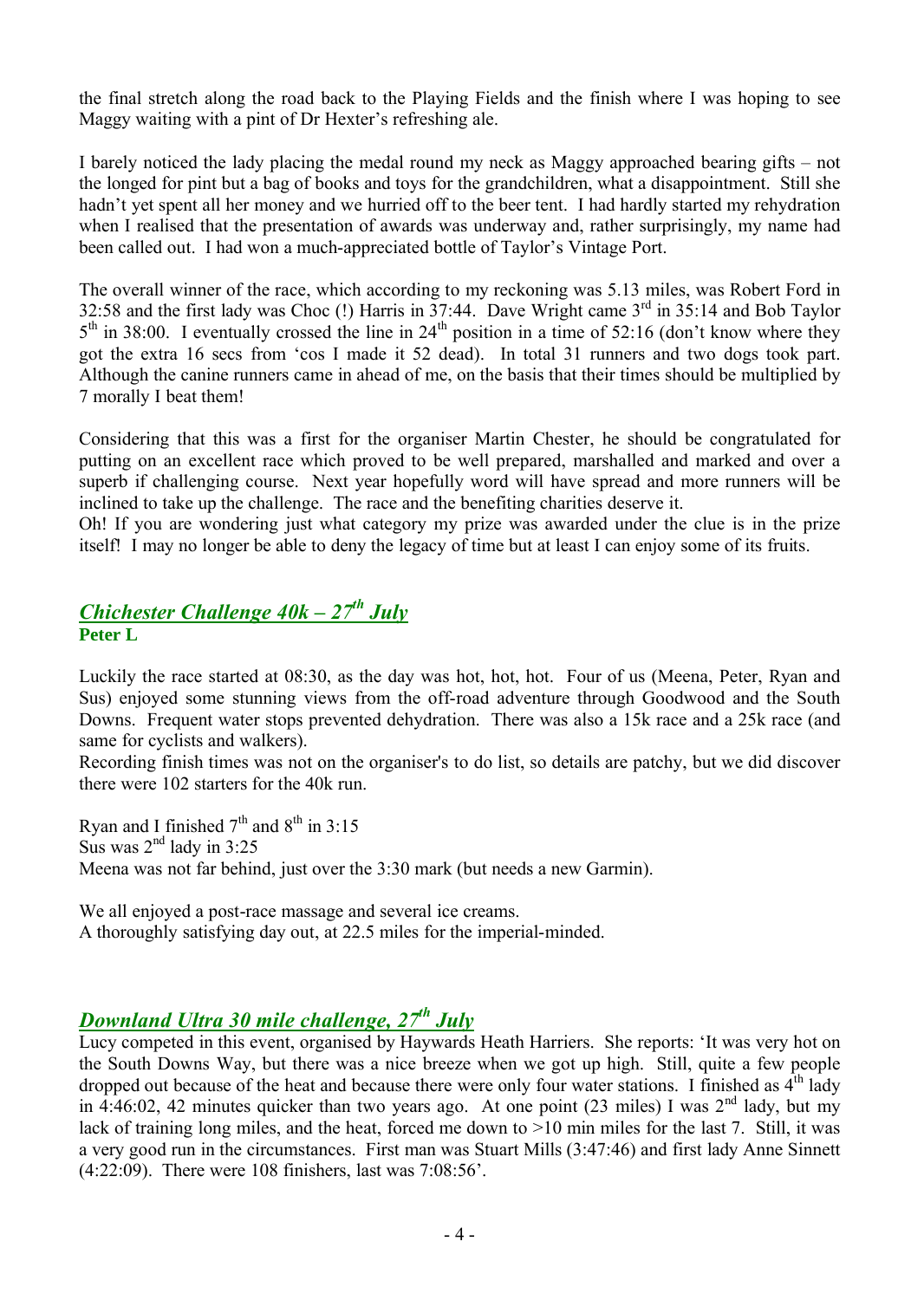### *Track athletics for Reading A.C.* **Sue**

I don't feature in many Harriers race reports over the summer months, but this isn't because I'm not racing. For me, summer running has always centred on track athletics, and this is my 23<sup>rd</sup> year competing for Reading Athletic Club. Because I'm not competing as a Harrier in these events, I've never really thought about reporting my results in the HH. However a recent comment from Lucy '….I think it would be most interesting to read your athletics results each month in the HH too….', prompted me to write about what I get up to over the summer.

As a Senior/Veteran runner, I can compete in the Reading A.C. team for both the Southern Division Veterans League, and the Southern Women's league. For these Leagues, the club pays the annual affiliation fee and our Team Managers select the team to best cover all of the events with the available athletes, informing us of the team selection by e-mail a few days before the match (although injuries and illness inevitably mean a few lastminute changes). For the Southern League, Reading A.C. Ladies are in the Premier Division, along with 15 other clubs. There are five matches over the summer months, at each of which we compete against three other clubs, so we should eventually meet them all. This year's matches have been at Bracknell, Reading, Chelmsford, Guildford and the remaining match will be at Hemel Hempstead. Each club's team consists of two 'sub-teams' – a senior team (16-year-olds upward – i.e. I can be competing against athletes  $>20$  years younger than me!) and a junior (under-15) team. The events for the seniors are 100, 200, 400, 800, 1500, 3000, 100-hurdles, 400-hurdles, long-jump, high-jump, triple-jump, pole-vault, hammer, javelin, discus, shot-putt, 4x100 relay and 4x400 relay. The juniors compete in a more limited sub-set of these events. The timetable of events is the same at every match. In each senior event, and in each junior event, each club can field two athletes known as the 'A'-string competitor and the 'B'-string competitor (the former being the one expected to give the better performance) though most clubs are unable to fill every slot. In the 'A'-string race, competitors score 4, 3, 2 or 1 points for their team, depending on finishing position, and the same goes for the 'B'-string race. In events up to and including 800, there are separate 'A' and 'B' races while, in the 1500 and 3000m, the 'A'- and 'B' runners all race together (which, in my opinion, makes for a better race).

I am generally selected to compete in the 1500 or the 3000 (sometimes both, if someone else has cried off). In last week's match at Guildford, I was our 3000 'A'-string runner, our best distance runner being unavailable this time. 3000 is 7.5 laps of the 400m track. My P.B., set in 2006, is 10:33.6, which I did by running an even pace of 84.5 sec per lap, being towed round by someone running at just the right pace. However, generally I am satisfied with anything under 11 minutes, because much depends on the nature of the race and the speed of the other competitors. As with all races, it can be easier and more enjoyable to run in a group than in a 'gap', so sometimes I hold back a bit, while on other occasions I start faster and try to hang on to a faster group for as long as I can. The Guildford match took place on the hottest day of the year, but the heat doesn't particularly bother me for races of that distance. Of the eight competitors, two set off at a good pace and I tucked in behind them. A time-keeper calls out the total race time for each runner as they complete each lap, which is good for confirming whether you're keeping up a good pace, and also good for keeping the brain busy – I make a conscious effort to remember these times, I calculate lap times as I'm running round, and I work out what finishing time I'm on course for. In the Guildford race, lap 1 was completed in 1:21, which for me is OK for a first lap, but too fast a pace to sustain. So, I made a conscious effort to slow a bit and let the two leaders pull away. They gained a little each lap, I pushed on at my own pace and pulled away from the person behind me so, in some respects, it was not an 'exciting' race because the leading positions didn't change. An official rings the bell for each competitor as they start their final  $\text{lap} - \text{a good opportunity to estimate how close your nearest}$ rival is. I could tell I had a good lead on the next runner and had no hope of catching the lady ahead. Nevertheless, I tried to give my all on the final lap. Despite finishing third overall, I was  $2^{nd}$  'A'-string runner as the two leaders were both from the same club. My team mate Rachel was 2<sup>nd</sup> 'B'-string runner, so we scored six points between us. My lap times ranged from 81 to 89 sec, and my final time was 10:47.1. The leaders ran 10:18 and 10:34, while the fourth-placer ran 11:13, so we were quite well spread out. Rachel finished in 12:13, then promptly threw up on the grass on the inside of the track. Five minutes later Rachel was fine but, to my horror, I saw another athlete lay down to recover right next to the 'contaminated' area!

There's a good team spirit (though most of us would have to admit to not knowing the names of all of our fellow team members!). With all events completed, the scores for the senior and junior team are totaled. This time, we finished second, behind Guildford, but ahead of Colchester and Horsham.

Of course, I am accompanied to most of these matches by Mo, to whom I am eternally grateful for being my number one fan, photographer and chauffeur!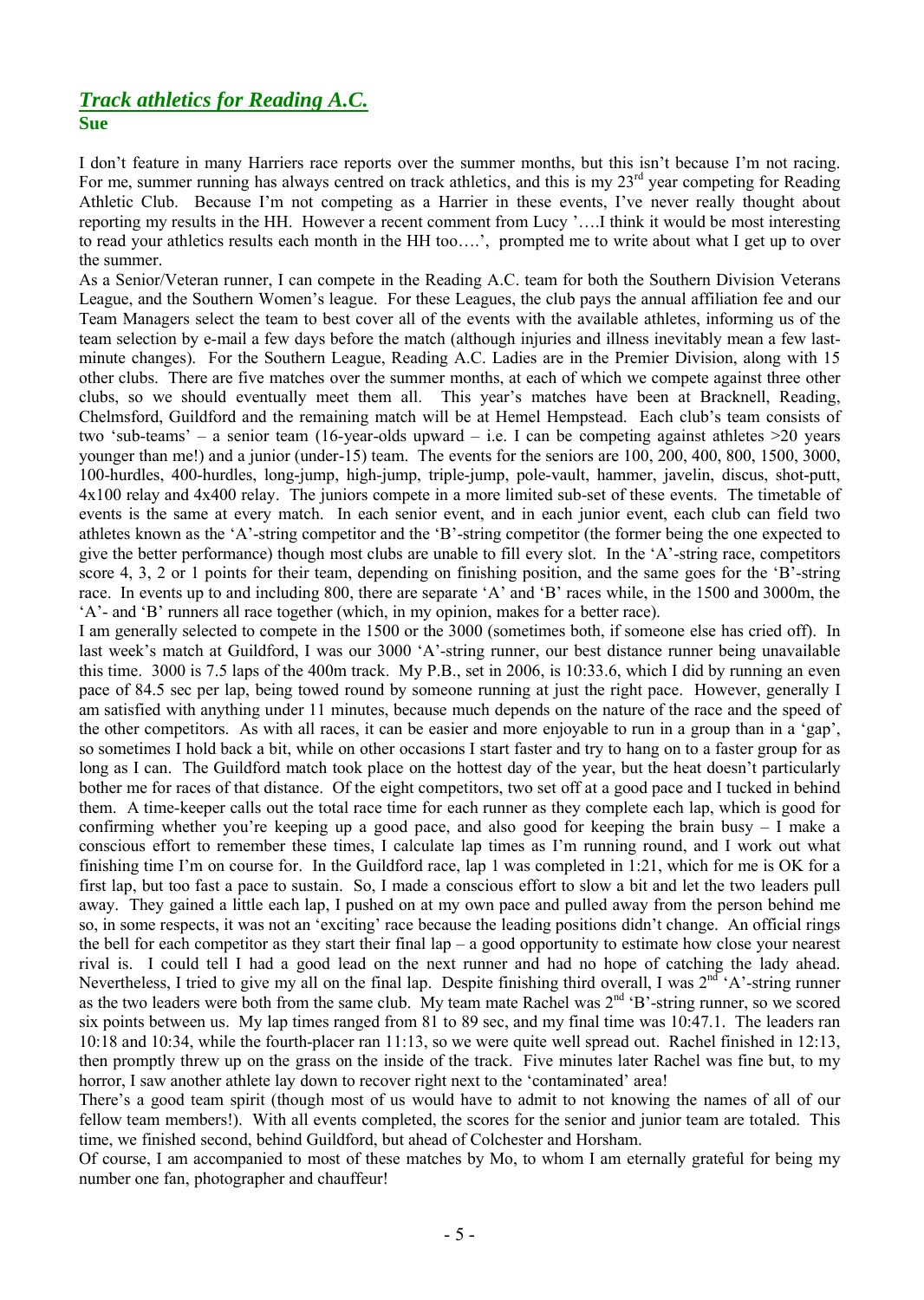### *Website update… http://www.comptonharriers.org.uk* **Mo**

Before launching into my article for this month, I suppose I should really mention something about the website … after all, this section is entitled 'Website update.' Over the last month there has been a major change however, I suspect to most visitors it has mostly gone unnoticed! I transferred the whole site to a new location over one weekend, managing to keep the site on-line throughout. The transfer was somewhat forced on me by Orange (my ISP) when they informed me that most of the free webspace I have been using (90MB in 3 different locations on Orange-owned servers) was about to be lost when they upgraded their servers and changed policies/access arrangements. They gave me a month to move the site after which time all would be lost. So, undeterred by the challenge, I found a new host in Streamline.net who also provided me with another free domain name as part of their package and the rest is history! The upshot is that the web address remains the same as it was purchased through Lycos web hosting and is only used to point to wherever the website is located ... a cunning trick that always works! However, you can now also access the website at **[http://www.comptonharriers.co.uk](http://www.comptonharriers.co.uk/)**

Now for a couple of links for this month: **[http://www.spikesmag.com](http://www.spikesmag.com/)** will take you to the 'New heroes of Athletics' magazine website which features all the latest athletics news and videos … don't forget to look at Carl Lewis's pop video! As the Olympics start on  $8<sup>th</sup>$  August 2008, the link you need is

**<http://en.beijing2008.cn/schedule>** for a schedule of all events and Olympic information. By clicking on the 'SPORT' column, an Excel spreadsheet for each sport can be downloaded with a detailed schedule of events. For news and information about events and competitors, then I suggest the following links: -

**<http://news.bbc.co.uk/sport1/hi/olympics>** ; **[http://www.olympic.org/uk/index\\_uk.asp](http://www.olympic.org/uk/index_uk.asp)** ; and for Team GB, **<http://www.olympics.org.uk/beijing2008/TeamGB.aspx>**

After following the advice in last month's article, your running form will be vastly improved, so now you need to concentrate on keeping things fresh and get the most out of your training. Therefore I have researched the Benefits of Cross-Training for Runners …

Cross-training helps to …

- o strengthen your non-running muscles and rest your running muscles.
- o maintain or even improve your cardiovascular fitness.
- o reduce your chance of injury**.**
- o avoid getting bored with running; especially important when training for long-distance events.
- o continue your training with certain injuries, while giving them proper time to heal and still maintain fitness.

Some of the more popular cross-training activities for runners are: -

**Swimming:** not weight-bearing, so gives your joints a break and allows you to build strength and endurance and improve flexibility. Also works your upper body and gives your leg muscles a breather. (Good when recovering from injury).

**Water Running:** is a great alternative for injured runners or as a substitute for an easy running day. While you can run in the water without flotation aids (vests, belts, etc), you'll find the workout to be easier with them. The aim is to keep your body afloat while allowing you to perform a running motion without stress to the body. **Cycling:** Cycling is also a great low-impact way to boost your cardiovascular fitness and strength, especially your quads and glutes.

**Elliptical machine:** gives you a total body cardiovascular workout. You can program the elliptical to move in either a forward or backward motion, so you can work all the major muscles in your legs. The machine is a good low-impact alternative when an injury prevents you from running.

**Walking:** is a good substitute for an easy running day, especially if you're recovering from a long run or speed workout. Speed-walking is a good way to maintain cardiovascular fitness while you're recovering.

**Rowing:** An excellent cardiovascular, low-impact activity, which strengthens hips, buttocks, and upper body. Just make sure you learn proper the rowing technique to maximize the benefits of this activity and avoid injury. **Strength (or Weight) Training:** allows runners to improve the strength in their running muscles, create balance between unbalanced muscle groups, and focus on keeping legs strong during injury recovery. You can do either resistance training, where you use your own weight for resistance (pushups, for example), or weight training, where you use weights (free or machine) for resistance (leg press, for example). Strength training is an excellent opportunity to strengthen your core, which helps runners avoid fatigue and maintain their form.

(Mo – August 2008)